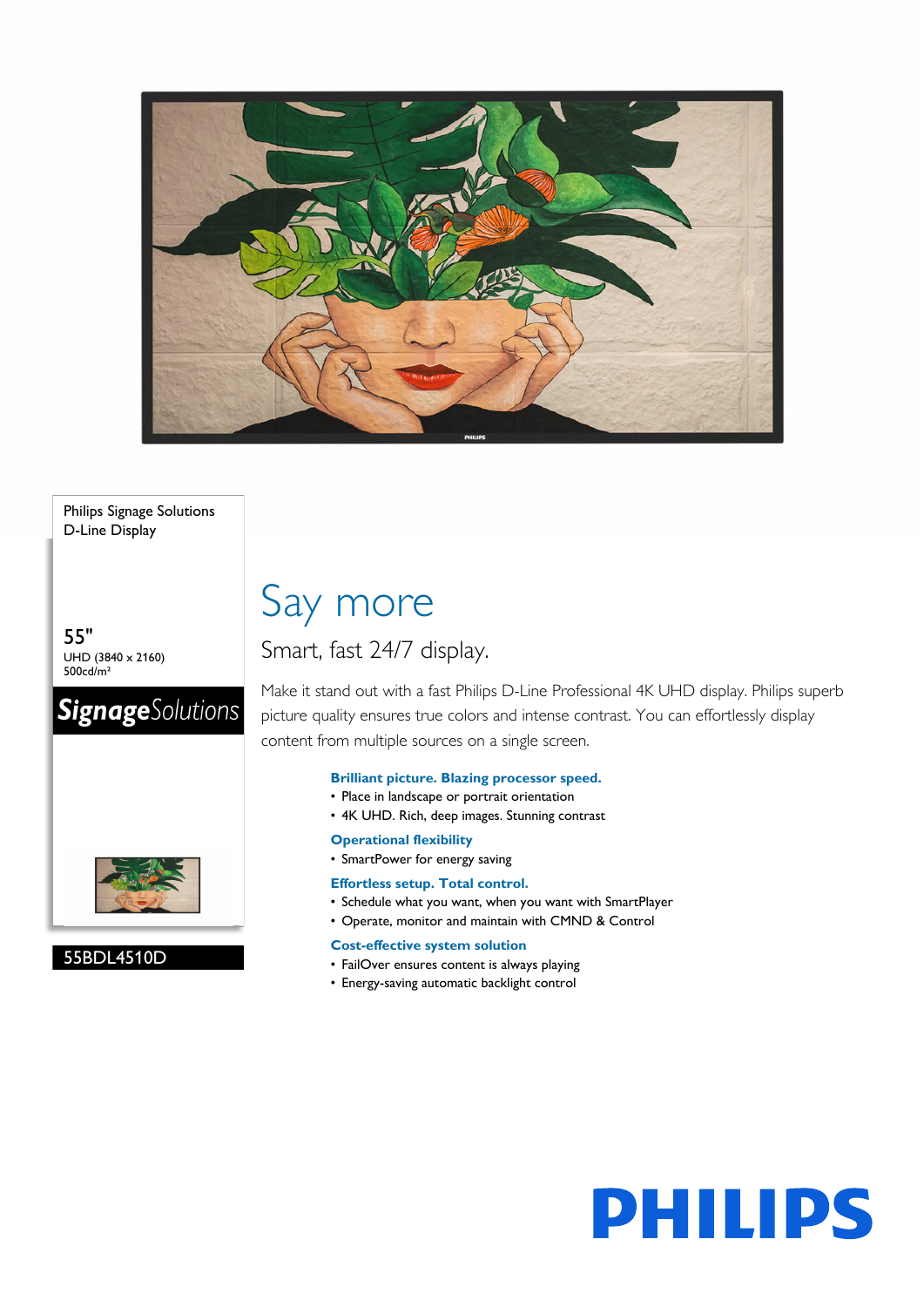# **Highlights**

#### **FailOver**

### **a** FailOver FailOver

From waiting room to meeting room, never show a blank screen. FailOver lets your Philips Professional Display switch automatically between primary and secondary inputs ensuring content keeps playing even if the primary source goes down. Simply set a list of alternate inputs to be sure your business is always on.

#### **SmartPower**



The backlight intensity can be controlled and pre-set by the system to reduce the power consumption by up to 50%, which saves substantially on energy costs.

#### **CMND & Control**



Run your display network over a local (LAN) connection. CMND & Control allows you to

perform vital functions like controlling inputs and monitoring display status. Whether you're in charge of one screen or 100.

#### **SmartPlayer**



Turn your USB into a true cost effective digital signage device. Simply save your content (video, audio, pictures) on your USB and plug into your display.Create your playlist and schedule your content via the on screen menu, and enjoy your own created playlists anytime, anywhere.